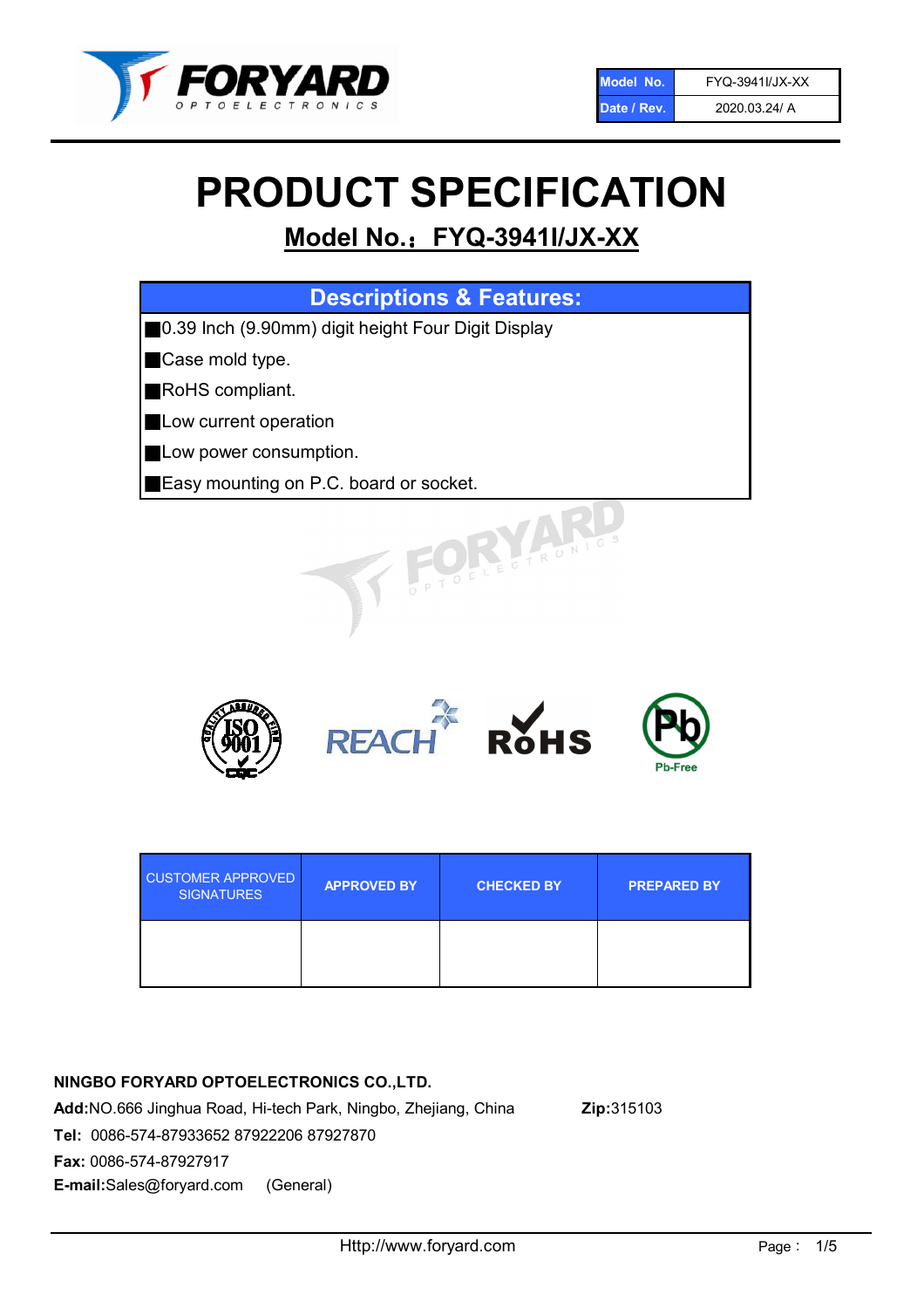

| Model No.   | FYQ-3941I/JX-XX |
|-------------|-----------------|
| Date / Rev. | 2020.03.24/ A   |

# Model No.:FYQ-3941I/JX-XX

# ■ -XX: REF Surface / Epoxy color

| Color<br><b>Number</b>      |                |                                                   |             |                |
|-----------------------------|----------------|---------------------------------------------------|-------------|----------------|
| REF Surface Color   O White |                | ○ Black  ○ Gray                                   | $\circ$ Red | $\circ$ Green  |
| Epoxy Color                 | I⊖ Water Clear | $\mathbin{\varcap}$ White $\mathbin{\varcap}$ Red | IO Green∶   | $\circ$ Yellow |

### ■ Mechanical Dimensions



Notes:

- 1. All pins are Φ0.45[.019]mm
- 2. Dimension in millimeter [inch], tolerance is ±0.25 [.010] and angle is ±1° unless otherwise noted.
- 3. Bending≤Length\*1%.
- 4.The specifications,characteristics and technical data described in the datasheet are subject to change without prior notice.
- 5.The drawing is different from the actual one, please refer to the sample.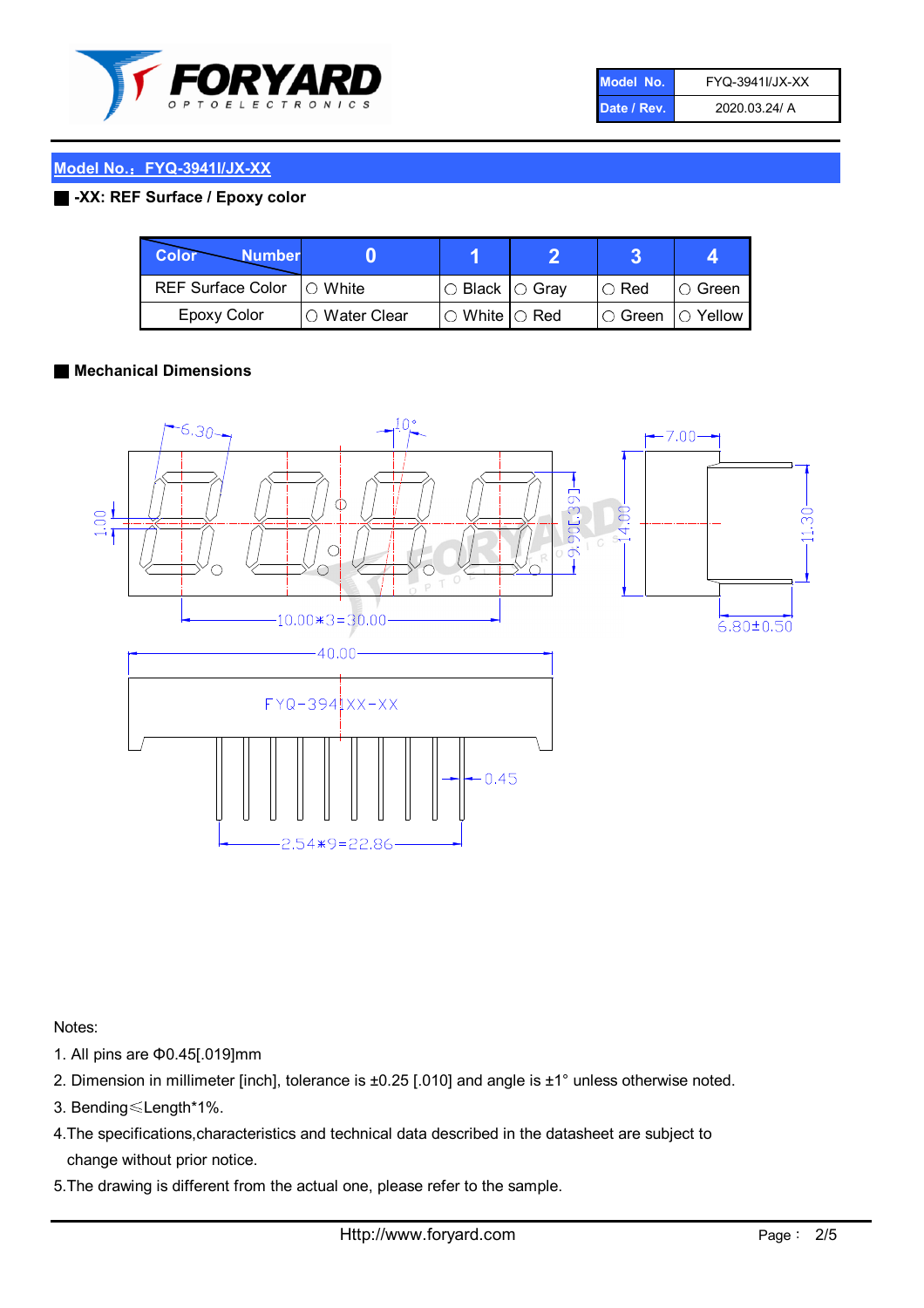

| Model No.   | FYQ-3941I/JX-XX |
|-------------|-----------------|
| Date / Rev. | 2020.03.24/ A   |

# Model No.: FYQ-3941I/JX-XX

■ All Light On Segments Feature & Pin Position







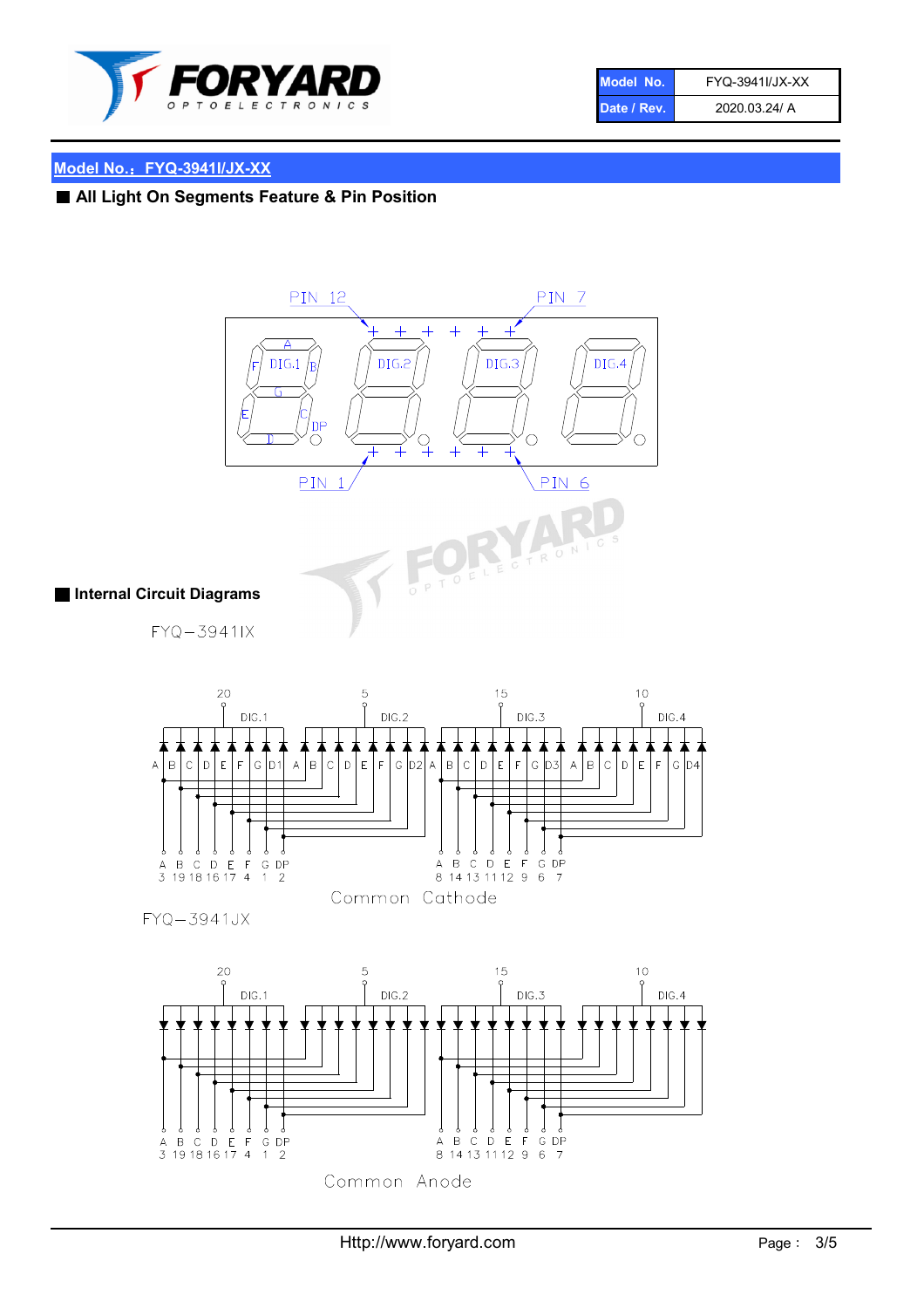

| Model No.   | FYQ-3941I/JX-XX |
|-------------|-----------------|
| Date / Rev. | 2020.03.24/ A   |

# Model No.: FYQ-3941I/JX-XX

#### Absolute maximum

| סטוענט וווסגוווועווו וסנווועס |               |                       |              | $(1a-ZUV)$ |              |
|-------------------------------|---------------|-----------------------|--------------|------------|--------------|
| <b>Parameter</b>              | <b>Symbol</b> | <b>Test Condition</b> | <b>Value</b> |            | <b>Unit</b>  |
|                               |               |                       | <b>Min</b>   | <b>Max</b> |              |
| Reverse Voltage               | VR.           | $IR = 30$             | 5            |            |              |
| <b>Forward Current</b>        | IF            |                       |              | 30         | mA           |
| Power Dissipation             | Pd            |                       |              | 100        | mW           |
| <b>Pulse Current</b>          | Ipeak         | Duty=0.1mS,1KHz       |              | 150        | mA           |
| <b>Operating Temperature</b>  | Topr          |                       | $-40$        | $+85$      | $^{\circ}$ C |
| Storage Temperature           | Tstr          |                       | -40          | $+85$      | $^{\circ}$ C |

### ■ Electrical-Optical Characteristics

#### ● Color Code & Chip Characteristics:(Test Condition:IF=10mA)

Typ Max S | Hi $\textsf{Red}$  | AlGaInP | 660nm LE 20nm | 2.00 | 2.50 D | Super Red | AIGaAs/DH | 650nm | 20nm | 2.00 | 2.50 E | Orange | GaAsP | 625nm | 35nm | 2.00 | 2.50 A | Amber | GaAsP | 610nm | 35nm | 2.00 | 2.50 Y | Yellow | GaAsP | 590nm | 35nm | 2.00 | 2.50 G Yellow Green AIGaInP | 570nm | 10nm | 2.00 | 2.50 3.00 3.80 3.00 3.80 W | White | InGaN/GaN | X=0.29,Y=0.30 |CCT:9500K| 3.00 | 3.80 UHR Ultra Hi Red  $\vert$  AIGaInP  $\vert$  640nm  $\vert$  20nm  $\vert$  2.00  $\vert$  2.50 UR | Ultra Red | AlGaInP | 635nm | 20nm | 2.00 | 2.50 UE Ultra Orange | AIGaInP | 625nm | 20nm | 2.00 | 2.50 UA Ultra Amber | AIGaInP | 610nm | 20nm | 2.00 | 2.50  $UV$  Ultra Yellow  $\vert$  AlGaInP  $\vert$  590nm  $\vert$  20nm  $\vert$  2.00  $\vert$  2.50  $\text{UG}$  Ultra Yellow Green | AIGaInP | 570nm | 30nm | 2.00 | 2.50 PG Pure Green | InGaN | 520nm | 36nm | 3.00 | 3.80 30nm 3.00 3.80 30nm 3.00 3.80 10~20 Standard brightness Forward Voltage(VF) Unit:V 15~30 10~20 10~20 625nm GaAsP 590nm **Emitting Color Dice Material** 10~21 610nm Luminous **Intensity** (Iv) Unit:mcd AlGainP 660nm GaAsP GaAsP AlGaAs/DH **Spectral** Line halfwidth (∆λ1/2) Peak Wave Length $(\lambda_{\rm P})$ UB 460nm 635nm AlGaInP AlGaInP AlGaInP InGaN/GaN AlGaInP | 570nm | 10nm | 2.00 | 2.50 | 10~20 30~105 30~135 460nm 520nm Ultra brightness **AlGaInP** AlGaInP 60nm AlGaInP 640nm Segment-to-Segment Luminous Intensity ratio(Iv-M) 1.5:1 610nm 9~20(mw) 350~450 470nm 120~180 120~180 Ultra Blue InGaN/GaN 9~20(mw) 20~50 570nm | 30nm | 2.00 | 2.50 | 20~60 470nm 590nm InGaN/GaN B Blue I InGaN 40~85 60~120~180 40~70

#### Note:

1.Luminous Intensity is based on the Foryard standards.

2.Pay attention about static for InGaN

(Ta=25℃)

(Ta=25℃)